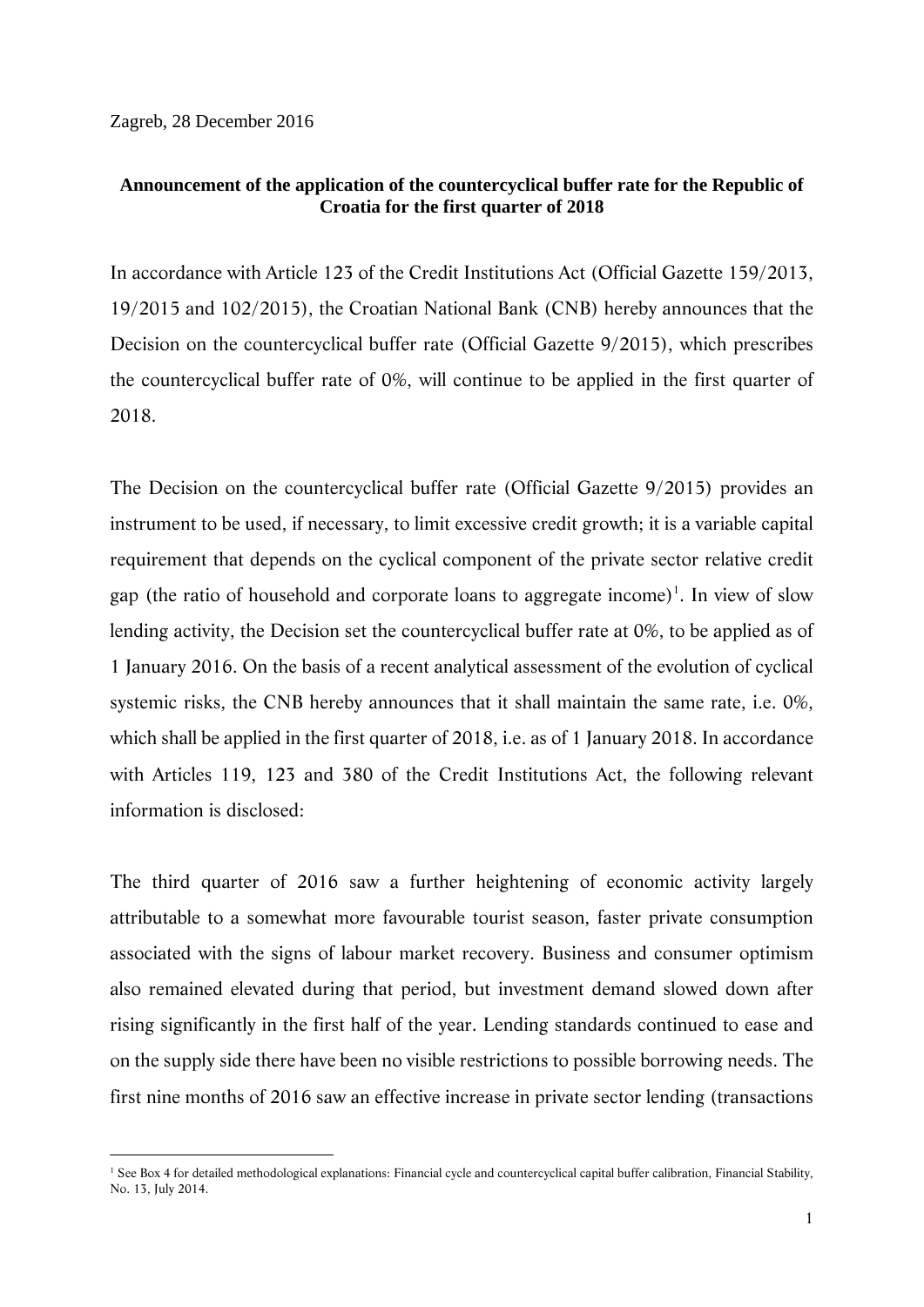with credit institutions) and that mainly due to a faster corporate lending (2.7%) than household lending (0.4%). By contrast, the non-financial corporations sector continued to deleverage nominally, mainly as a result of write-offs and sale of irrevocable claims which rose considerably in 2016. The third quarter of 2016 also saw corporate deleveraging towards foreign creditors. Households also reduced their debt nominally. After a somewhat faster nominal household deleveraging recorded at the end of the last year and early this year, mostly determined by the conversion of loans in Swiss francs, this sector's deleveraging over the next three months of 2016 returned to the previous years' level, as a result of growth in aggregate income.

Fast growth in aggregate income and further reduction in the nominal debt of the private non-financial sector resulted in a further reduction in the standardised credit-to-GDP ratio which in the third quarter of 2016 fell to its lowest level since the beginning of the crisis and stood at 90.3%, while the credit gap, calculated on the basis of this standardised ratio continued to be negative and stood at  $-21.3\%$ . Taking into account the beforementioned, one can observe potential signals of recovery in lending activity, but they may not be interpreted yet in terms of a potential cyclical pressure that would require corrective action by the regulator through raised countercyclical buffer rate. The buffer guide estimated for the third quarter of 2016 thus stands at 0%. This is also confirmed by the specific indicators of relative indebtedness (based on the narrow definition of credit, which comprises only claims of domestic credit institutions, placed in relation to the quarterly, seasonally adjusted, GDP), Figures 1 and 2.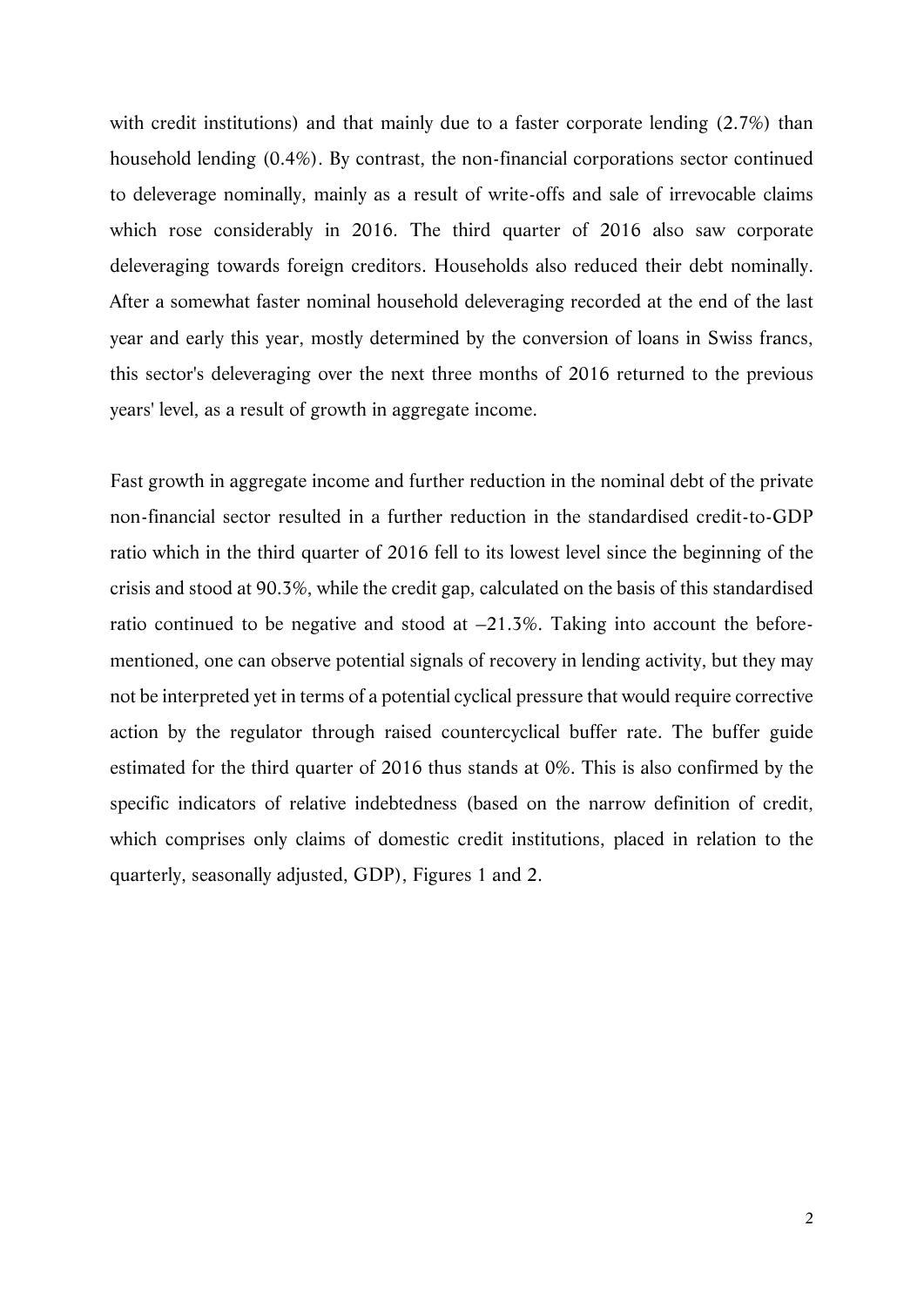## **Figure 1 Credit gap (credit-to-GDP ratio) and shortterm gap (relative deviation of the ratio from its long**term trend)<sup>a</sup> **Figure 2 Buffer guide**

1.a Standardised indicator 1.b Specific indicator 40 50 60 70 80 90 100 110 120 ‐25 ‐20  $\ddot{1}$ ‐10 ‐5 0 10 15 Q4/2003 Q3/2004 Q2/2005 Q1/2006 Q4/2006 Q3/2007 Q2/2008 Q1/2009 Q4/2009 Q3/2010 Q2/2011 Q1/2012 Q4/2012 Q3/2013 Q2/2014 Q1/2015 Q4/2015 Q2/2016 **% %** Historical distribution of the calculated gap  $-\phantom{1}$  Quasi-historical gap Recursive (simple) gap **Ratio**–Ratio–right 50 100 150 200 <sub>250</sub> 300 350 ‐80 .<br>م. ‐40 ‐20 0 20 40 60 Q4/2003 Q2/2004 Q4/2004 Q4/2005 Q2/2006 Q4/2006 Q2/2007 Q4/2007 Q2/2008 Q4/2008 Q2/2010 Q4/2010 Q2/2011 Q4/2011 Q2/2012 Q4/2012 Q2/2013 Q4/2013 Q2/2014 Q4/2014 Q2/2015 Q4/2015 Q2/2016 **% %** Historical distribution of the calculated gap – – Quasi-historical gap Recursive (simple) gap **Accursive Communication** Ratio-right  $\mathfrak{c}$ 0.1  $0.2$ 0.3  $0.4$ 0.5 **%** 0.6 0.7 0.8 0.9 1 Q4/2003 Q3/2004 Q2/2005 Q1/2006 Q4/2006 Q3/2007 Q2/2008 Q1/2009 Q4/2009 Q3/2010 Q2/2011<br>Q1/2012<br>Q3/2013<br>Q3/2014<br>Q3/2014  $1/2015$ Q4/2015 Q3/2016 Specific **- Standardised** 

<sup>a</sup> Calculations of all relevant ratios and the short-term gap are made on a sample as of *2000. The quasi-historical gap is calculated on the entire sample and the recursive gap is calculated on the right-hand side moving sample (of available data for each quarter),*  with the last observations being always the same for both gap indicators. *Historical series of buffer guides are shown as the function of the short-term (recursive) gap.* 

Sources: CBS (original series of nominal GDP, seasonally adjusted by the CNB); CNB (tables D1, D5 and H15 for time series of credit); time series are subject to revision and available at the CNB website.

In line with its macroprudential policy and ESRB recommendations<sup>2</sup>, the CNB will regularly monitor the evolution of potential imbalances in financing private sector needs and announce buffer guides and countercyclical buffer rates on a quarterly basis. With reference to this, the CNB will also rely on all other relevant information and indicators that may point to risks of excessive credit growth, such as price developments in partial markets, the current account deficit, the dynamics of placements and monetary

<u>.</u>

<sup>&</sup>lt;sup>2</sup> This primarily refers to the Recommendation of the European Systemic Risk Board of 18 June 2014 on guidance for setting countercyclical buffer rates (ESRB/2014/1), Recommendation of the European Systemic Risk Board of 4 April 2013 on intermediate objectives and instruments of macro-prudential policy (ESRB/2013/1) – currently available in English only; and Recommendation of the European Systemic Risk Board of 21 September 2011 on lending in foreign currencies (ESRB/2011/1) – currently available in English only.